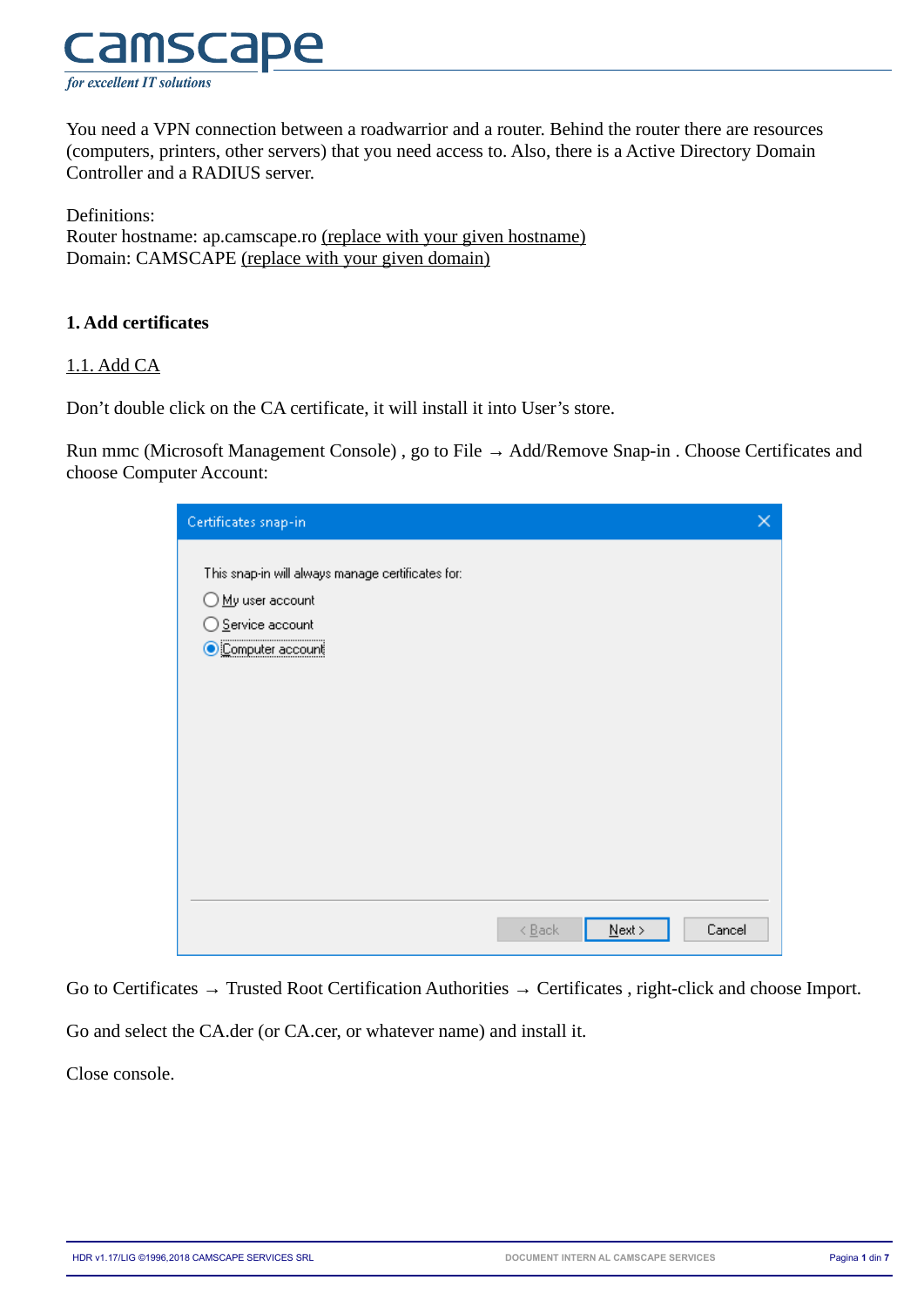

# **2. Create VPN:**

Search for Dial-up and click on Set up a new connection

| Settings                      |                                   | $\Box$ | $\times$ |
|-------------------------------|-----------------------------------|--------|----------|
| Home<br>⋒                     | Dial-up                           |        |          |
| Find a setting<br>$\varphi$   | Dial-up                           |        |          |
| Network & Internet            | Set up a new connection           |        |          |
| ⊕<br>Status                   | Related settings                  |        |          |
| Wi-Fi<br>lle.                 | Change adapter options            |        |          |
| 臣<br>Ethernet                 | <b>Network and Sharing Center</b> |        |          |
| ி<br>Dial-up                  | <b>Windows Firewall</b>           |        |          |
| <b>VPN</b><br>တွာ             | Have a question?                  |        |          |
| Airplane mode<br>☆            | Get help                          |        |          |
| $(\varphi)$<br>Mobile hotspot | Make Windows better               |        |          |
| ල<br>Data usage               | Give us feedback                  |        |          |
| ⊕<br>Proxy                    |                                   |        |          |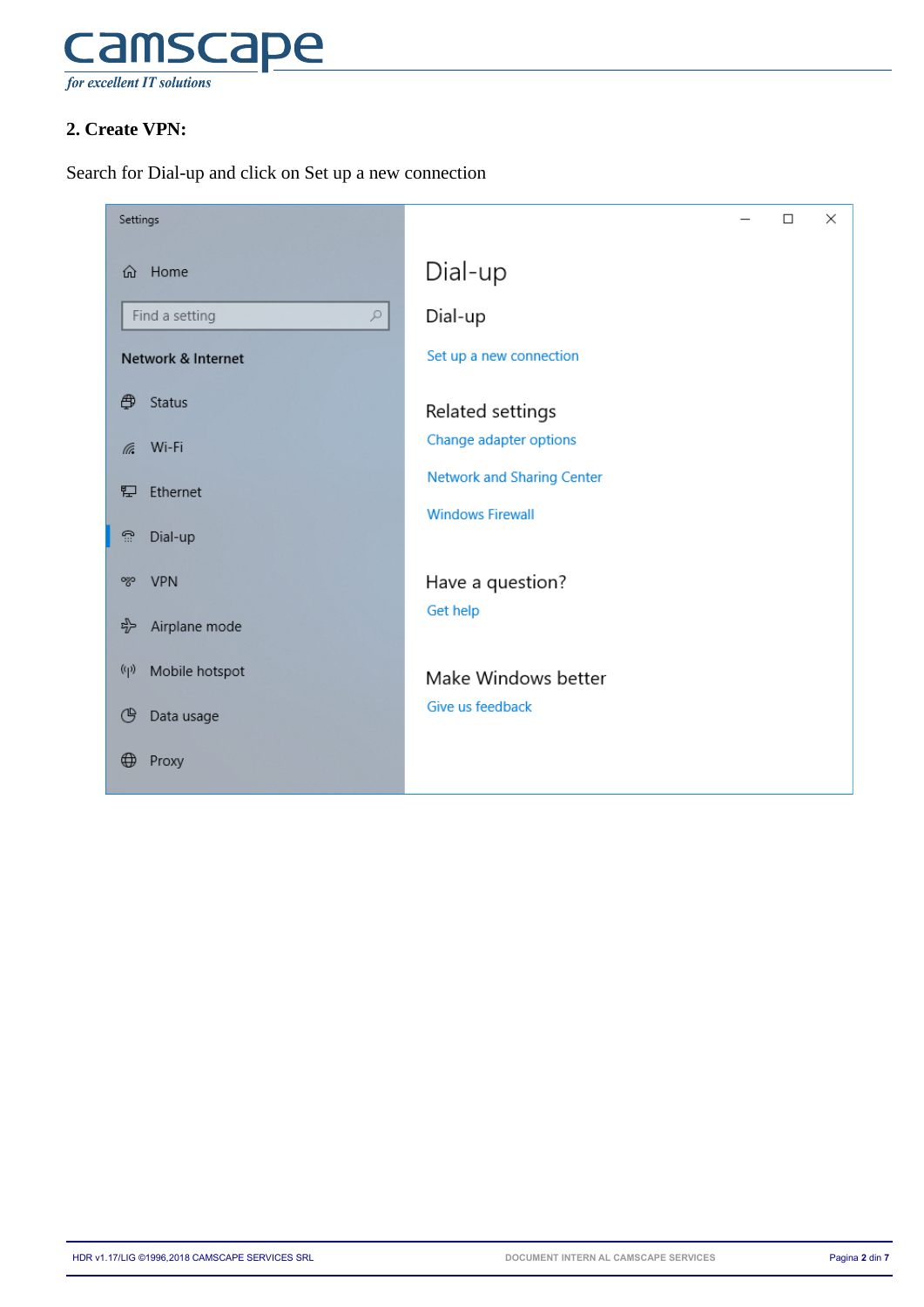# **Camsca** pe

**for excellent IT solutions** 

Choose Connect to a workplace

| ← C Set Up a Connection or Network<br>Choose a connection option<br>Connect to the Internet<br>Set up a broadband or dial-up connection to the Internet.<br>Set up a new network<br>Set up a new router or access point.<br>Manually connect to a wireless network<br>Connect to a hidden network or create a new wireless profile.<br>Connect to a workplace<br>Set up a dial-up or VPN connection to your workplace.<br>Cancel<br>Next<br>×<br>П<br>Connect to a Workplace<br>$\leftarrow$<br>How do you want to connect?<br>→ Use my Internet connection (VPN)<br>Connect using a virtual private network (VPN) connection through the Internet.<br>$\rightarrow$ Dial directly<br>Connect directly to a phone number without going through the Internet. |
|--------------------------------------------------------------------------------------------------------------------------------------------------------------------------------------------------------------------------------------------------------------------------------------------------------------------------------------------------------------------------------------------------------------------------------------------------------------------------------------------------------------------------------------------------------------------------------------------------------------------------------------------------------------------------------------------------------------------------------------------------------------|
|                                                                                                                                                                                                                                                                                                                                                                                                                                                                                                                                                                                                                                                                                                                                                              |
|                                                                                                                                                                                                                                                                                                                                                                                                                                                                                                                                                                                                                                                                                                                                                              |
|                                                                                                                                                                                                                                                                                                                                                                                                                                                                                                                                                                                                                                                                                                                                                              |
|                                                                                                                                                                                                                                                                                                                                                                                                                                                                                                                                                                                                                                                                                                                                                              |
|                                                                                                                                                                                                                                                                                                                                                                                                                                                                                                                                                                                                                                                                                                                                                              |
|                                                                                                                                                                                                                                                                                                                                                                                                                                                                                                                                                                                                                                                                                                                                                              |
|                                                                                                                                                                                                                                                                                                                                                                                                                                                                                                                                                                                                                                                                                                                                                              |
|                                                                                                                                                                                                                                                                                                                                                                                                                                                                                                                                                                                                                                                                                                                                                              |
|                                                                                                                                                                                                                                                                                                                                                                                                                                                                                                                                                                                                                                                                                                                                                              |
|                                                                                                                                                                                                                                                                                                                                                                                                                                                                                                                                                                                                                                                                                                                                                              |
|                                                                                                                                                                                                                                                                                                                                                                                                                                                                                                                                                                                                                                                                                                                                                              |
|                                                                                                                                                                                                                                                                                                                                                                                                                                                                                                                                                                                                                                                                                                                                                              |
|                                                                                                                                                                                                                                                                                                                                                                                                                                                                                                                                                                                                                                                                                                                                                              |
|                                                                                                                                                                                                                                                                                                                                                                                                                                                                                                                                                                                                                                                                                                                                                              |
|                                                                                                                                                                                                                                                                                                                                                                                                                                                                                                                                                                                                                                                                                                                                                              |
|                                                                                                                                                                                                                                                                                                                                                                                                                                                                                                                                                                                                                                                                                                                                                              |
|                                                                                                                                                                                                                                                                                                                                                                                                                                                                                                                                                                                                                                                                                                                                                              |
|                                                                                                                                                                                                                                                                                                                                                                                                                                                                                                                                                                                                                                                                                                                                                              |
|                                                                                                                                                                                                                                                                                                                                                                                                                                                                                                                                                                                                                                                                                                                                                              |
|                                                                                                                                                                                                                                                                                                                                                                                                                                                                                                                                                                                                                                                                                                                                                              |
|                                                                                                                                                                                                                                                                                                                                                                                                                                                                                                                                                                                                                                                                                                                                                              |
|                                                                                                                                                                                                                                                                                                                                                                                                                                                                                                                                                                                                                                                                                                                                                              |
|                                                                                                                                                                                                                                                                                                                                                                                                                                                                                                                                                                                                                                                                                                                                                              |
|                                                                                                                                                                                                                                                                                                                                                                                                                                                                                                                                                                                                                                                                                                                                                              |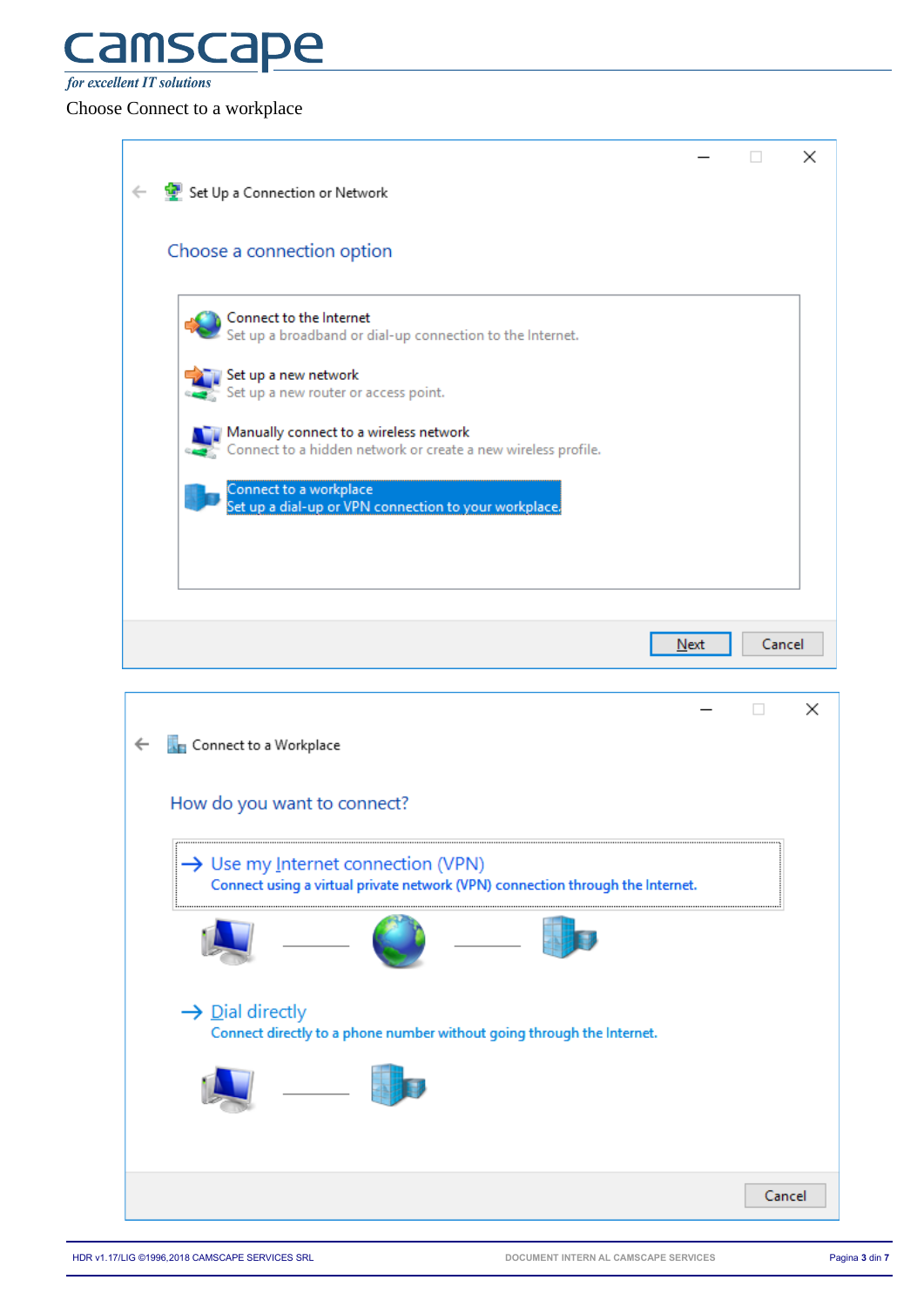#### mscal  $\mathsf{P}\mathsf{C}$ a

**for excellent IT solutions** 

Enter connection parameters and check Allow other people to use this connection

|                                                       |                                                                                |        |        | × |
|-------------------------------------------------------|--------------------------------------------------------------------------------|--------|--------|---|
| Connect to a Workplace                                |                                                                                |        |        |   |
| Type the Internet address to connect to               |                                                                                |        |        |   |
| Your network administrator can give you this address. |                                                                                |        |        |   |
| Internet address:                                     | ap.camscape.ro                                                                 |        |        |   |
| Destination name:                                     | CAMSCAPEVPN                                                                    |        |        |   |
|                                                       |                                                                                |        |        |   |
| Use a smart card                                      |                                                                                |        |        |   |
| Remember my credentials                               |                                                                                |        |        |   |
| Allow other people to use this connection             |                                                                                |        |        |   |
|                                                       | This option allows anyone with access to this computer to use this connection. |        |        |   |
|                                                       |                                                                                |        |        |   |
|                                                       |                                                                                | Create | Cancel |   |

Go to Change Adapter options (Control Panel – Network connections) and click properties on the connection created. Setup as below in Security tab

| <b>CAMSCAPEVPN Properties</b>                                                                                        |    |                   |
|----------------------------------------------------------------------------------------------------------------------|----|-------------------|
| Options Security Networking Sharing<br>General<br>Type of VPN:                                                       |    |                   |
| IKE <sub>v2</sub><br>Data encryption:                                                                                |    | Advanced settings |
| Require encryption (disconnect if server declines)<br>Authentication<br>Use Extensible Authentication Protocol (EAP) |    |                   |
| Microsoft: Secured password (EAP-MSCHAP v2) (encry)                                                                  |    | Properties        |
| ◯ Use machine certificates                                                                                           |    |                   |
|                                                                                                                      |    |                   |
|                                                                                                                      |    |                   |
|                                                                                                                      | OK | Cancel            |

HDR v1.17/LIG ©1996,2018 CAMSCAPE SERVICES SRL **DOCUMENT INTERN AL CAMSCAPE SERVICES** Pagina **4** din **7**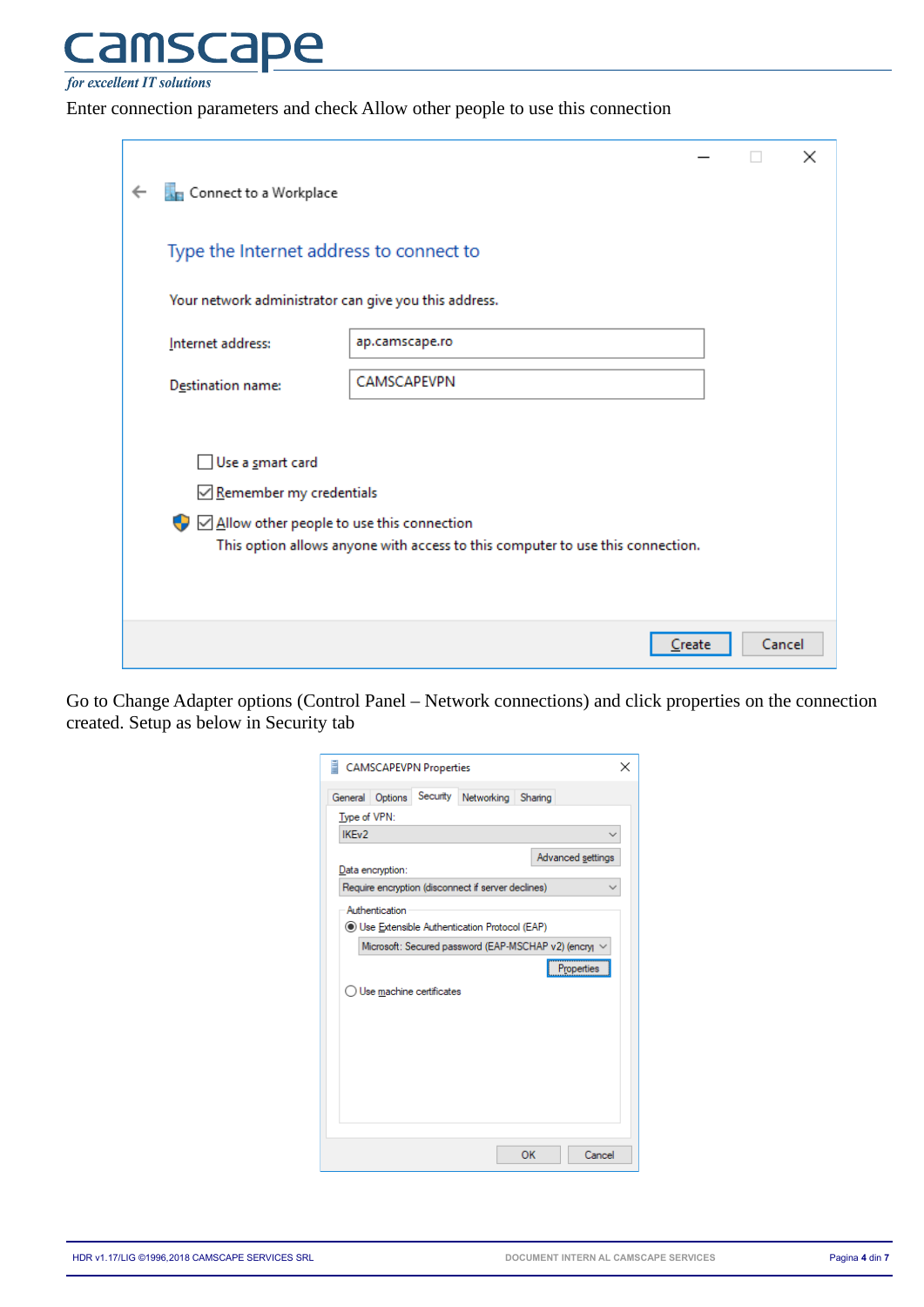

Go to Networking tab and setup (uncheck IPv6):

| <b>CAMSCAPEVPN Properties</b>                                                                                                                                                               |  |
|---------------------------------------------------------------------------------------------------------------------------------------------------------------------------------------------|--|
| Networking<br>Security<br>General<br>Options<br>Sharing                                                                                                                                     |  |
| This connection uses the following items:                                                                                                                                                   |  |
| <b>Example 1</b> Internet Protocol Version 6 (TCP/IPv6)<br>The Internet Protocol Version 4 (TCP/IPv4)<br>☑ Vetworks<br>□ - Client for Microsoft Networks                                    |  |
| Install<br>Uninstall<br>Properties<br>Description<br>TCP/IP version 6. The latest version of the internet protocol<br>that provides communication across diverse interconnected<br>networks |  |
|                                                                                                                                                                                             |  |
| OK<br>Cancel                                                                                                                                                                                |  |

Click on Ipv4 and access Properties. Then click Advanced. Uncheck Use default gateway on remote network:

| <b>IP Settings</b><br><b>WINS</b><br><b>DNS</b>                                                                                                                                                                      |  |
|----------------------------------------------------------------------------------------------------------------------------------------------------------------------------------------------------------------------|--|
|                                                                                                                                                                                                                      |  |
| This checkbox only applies when you are connected to a local<br>network and a dial-up network simultaneously. When checked, data<br>that cannot be sent on the local network is forwarded to the dial-up<br>network. |  |
| Use default gateway on remote network<br>Disable class based route addition                                                                                                                                          |  |
| √ Automatic metric<br>Interface metric:                                                                                                                                                                              |  |
|                                                                                                                                                                                                                      |  |
|                                                                                                                                                                                                                      |  |
|                                                                                                                                                                                                                      |  |
| Cancel<br>OK                                                                                                                                                                                                         |  |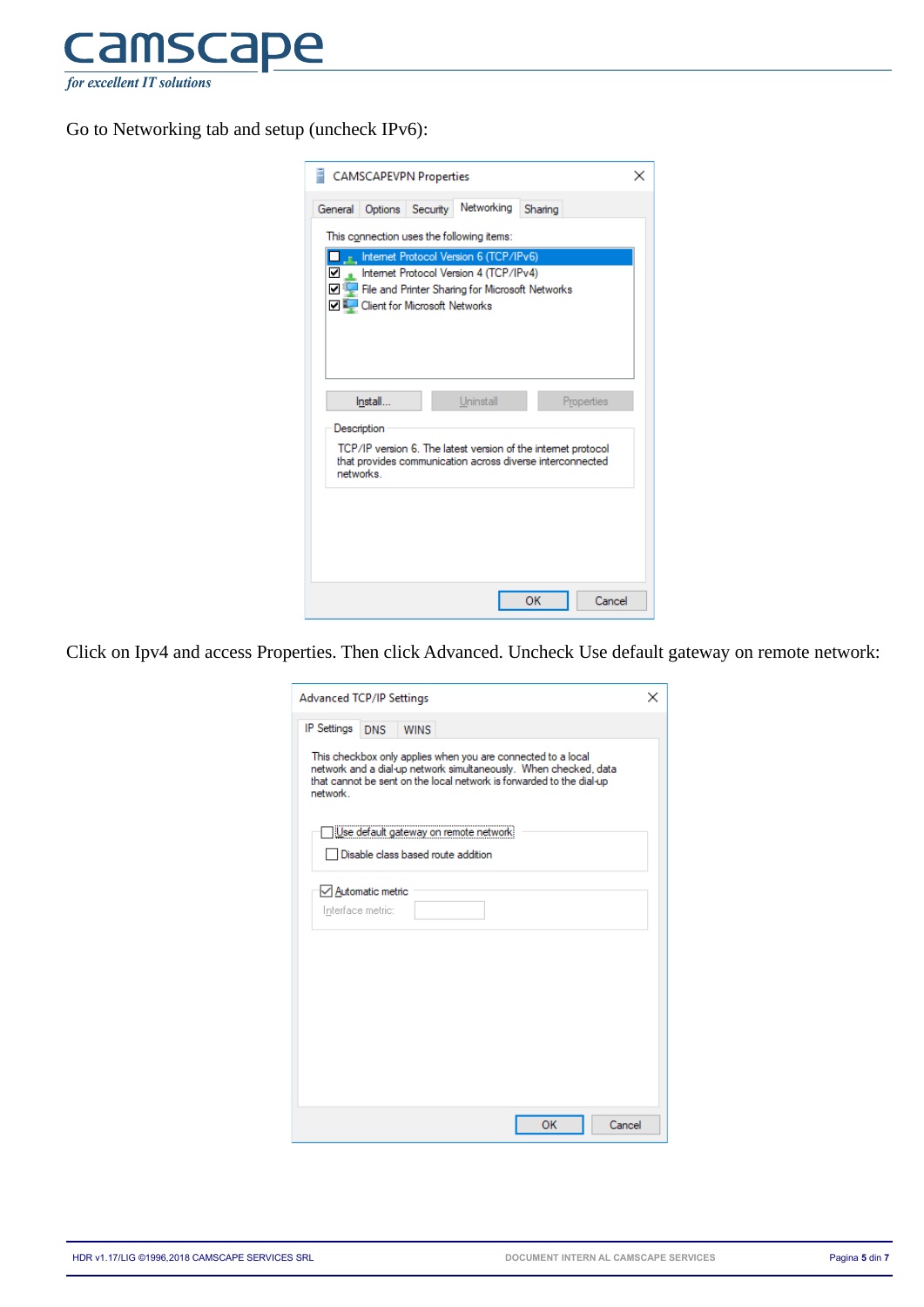

# Now, start the connection:

|                                                       |        | ozo CAMSCAPEVPN                                                                                                               |
|-------------------------------------------------------|--------|-------------------------------------------------------------------------------------------------------------------------------|
|                                                       |        | Connecting to CAMSCAPEVPN                                                                                                     |
|                                                       |        | Cancel                                                                                                                        |
| Windows Security<br>Sign in<br>CAMSCAPE\Administrator |        | $\times$<br>ROBUHPHN008<br>F.<br>Connected, secured<br>Properties                                                             |
|                                                       | ⋒      | <b>Disconnect</b>                                                                                                             |
| OK                                                    | Cancel | CAMSCAPEENT<br>ſr.<br>Secured                                                                                                 |
|                                                       |        | Dirt-Dog<br>Tre.<br>Secured                                                                                                   |
|                                                       |        | Network & Internet settings<br>Change settings, such as making a connection metered.                                          |
|                                                       |        | $\langle \! \langle \cdot   \cdot \rangle \! \rangle$<br>吟<br>lh.<br>Mobile<br>ROBUHPHN00<br>$\bf 8$<br>Airplane mode hotspot |
|                                                       |        | 3:09 AM<br>△ (尿 (1))<br>6/12/2018                                                                                             |

Login as Administrator.

You can now join the computer to the DC, change computer name, add user as usual.